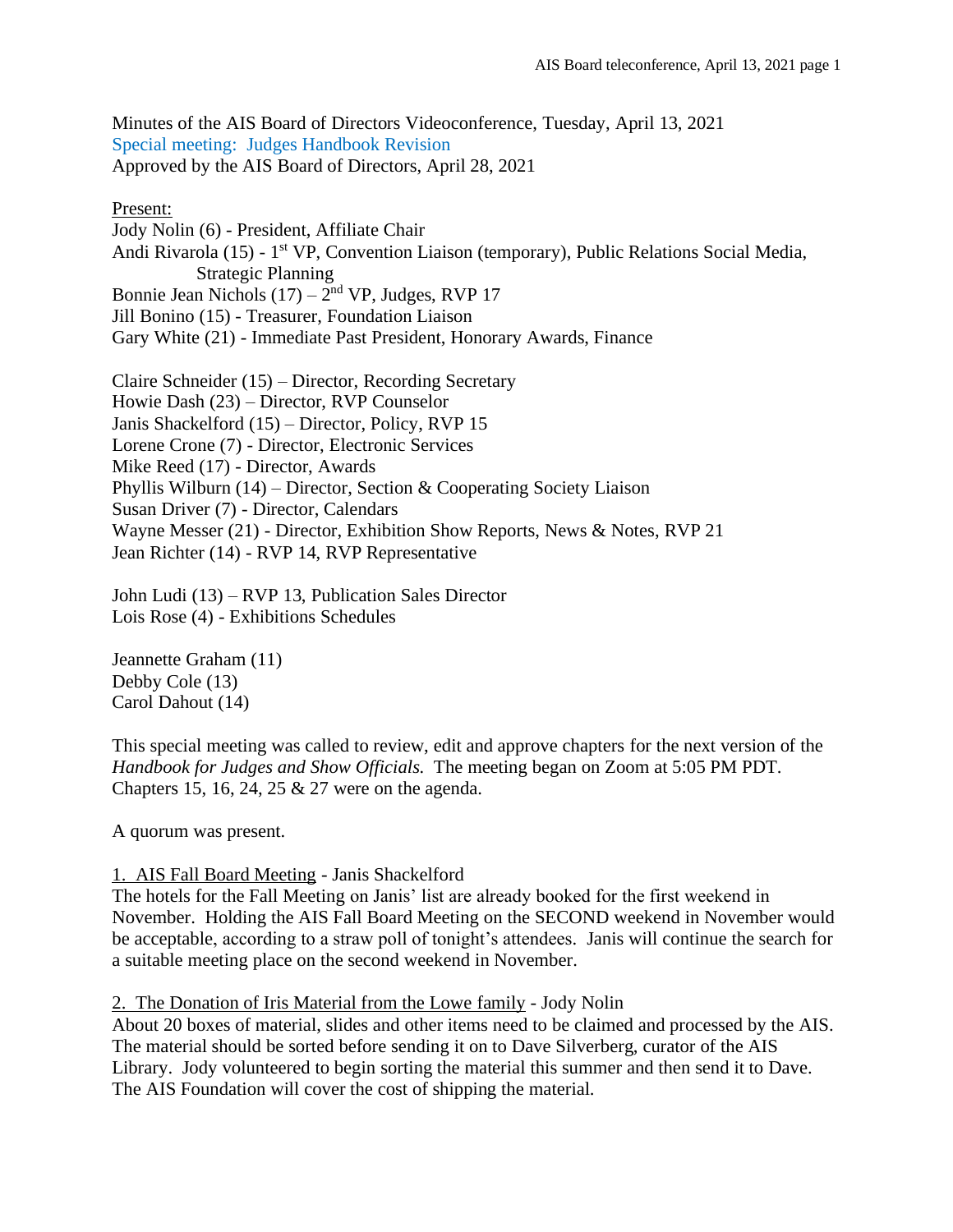# **NOTE: Claire Schneider has mixed up numbers for the chapters. Chapter 15 Louisiana Iris Chapter 17 Siberian Iris So sorry for the confusion!!**

# 3. Chapter 15 Louisiana Iris

An email arrived today stating that the Louisiana people would like more time to work on this chapter. The review and approval of Chapter 15 was postponed.

Several nominations of words for the Glossary popped up during the discussion of Chapter 15: position, edges, sanded, distressed, overlaid colors, and petaloids.

## 4. The *Handbook* title

A suggestion was made that the complete title should be written out as, "the current *Handbook for Judges and Show Officials*" in all instances. Although correct, this might be a little excessive. A proposed solution was to use the complete title the first time *the Handbook* is mentioned in a chapter and thereafter, "the current *Handbook*" be used.

5. Chapter 16 Pacific Coast Iris (PCI)

A decision was made to change the title of the chapter to "Pacific Coast Iris" and use the abbreviation PCI.

Motion 1: to approve Chapter 16 PCI.

Motion by Jean Richter and seconded by Gary White. Motion passed.

6. Chapter 24 Collections

**Motion 2:** to approve Chapter 24 Collections. Motion by Janis Shackelford and seconded by Bonnie Nichols. Motion passed.

7. Chapter 25 English Boxes

It was suggested to move the instructions for mounting flowers in English Boxes into the essay, "Grooming Tips" which will be going into the Appendix. **Motion 3:** to approve Chapter 25 English Boxes Motion by Bonnie Nichols and seconded by Susan Driver. Motion passed.

8. Chapter 27 Artistic Design

Motion 4: to approve Chapter 27 Artistic Design.

Motion by Lorene Crone and seconded by Claire Schneider. Motion passed.

## 9. The R&I Index - Jody Nolin

A proposal was made to put the index of the next R&I online instead of including it in the printed R&I. Doing so might help make the R&I available sooner. No action was taken today but this proposal might show up on the next AIS Board of Directors agenda.